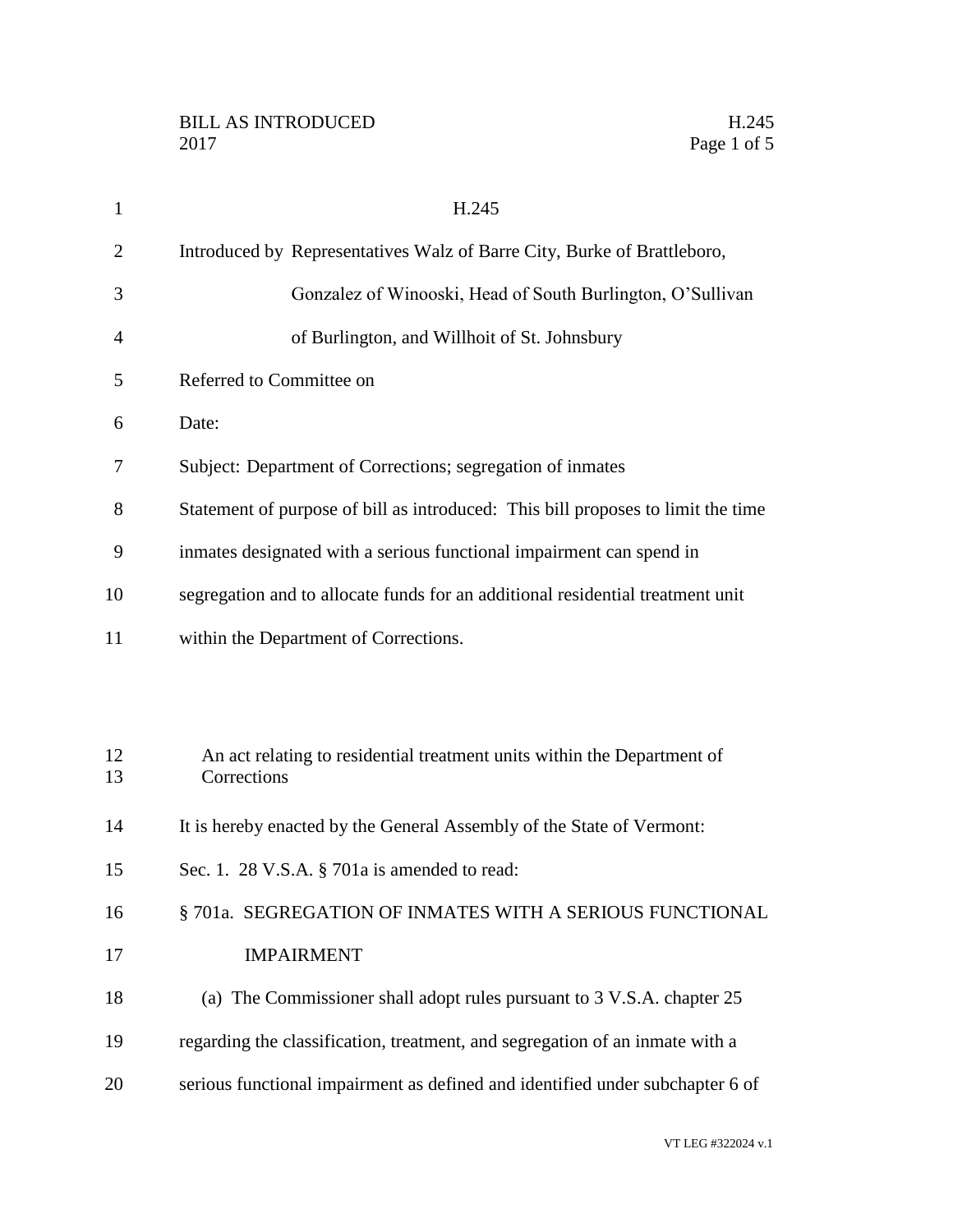## BILL AS INTRODUCED H.245 Page 2 of 5

| $\mathbf{1}$   | this chapter; provided that the length of stay in segregation for an inmate with   |
|----------------|------------------------------------------------------------------------------------|
| $\overline{2}$ | a serious functional impairment:                                                   |
| 3              | (1) Shall not exceed 15 days if the inmate is segregated for disciplinary          |
| 4              | reasons.                                                                           |
| 5              | (2) Shall not exceed 30 days if the inmate requested the segregation,              |
| 6              | except that the inmate may remain segregated for successive 30 day periods         |
| 7              | following assessment by a qualified mental health professional and approval of     |
| 8              | a physician for each extension.                                                    |
| 9              | (3) Shall not exceed 30 days if the inmate is segregated for any reason            |
| 10             | other than the reasons set forth in subdivision $(1)$ or $(2)$ of this subsection, |
| 11             | except that the inmate may remain segregated for successive 30 day periods         |
| 12             | following a due process hearing for each extension, which shall include            |
| 13             | assessment by a qualified mental health professional and approval of a             |
| 14             | physician time an inmate with a serious functional impairment spends in            |
| 15             | segregation shall not exceed one 24-hour period within any given seven-day         |
| 16             | period for any reason, including administrative segregation, disciplinary          |
| 17             | segregation, and close custody.                                                    |
| 18             | (b) For purposes of As used in this title, and despite other names this            |
| 19             | concept has been given in the past or may be given in the future, "segregation"    |
| 20             | means a form of separation from the general population which that may or may       |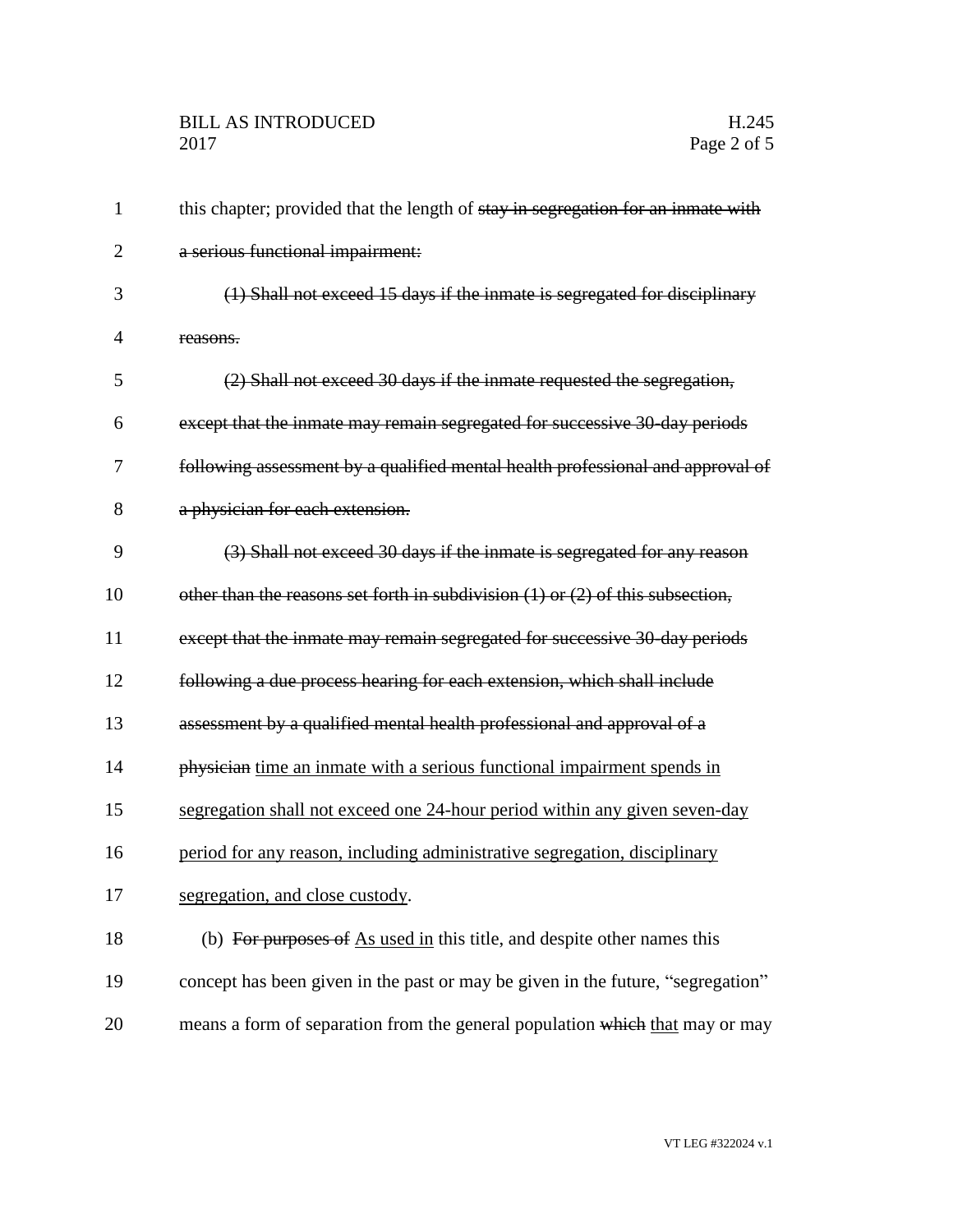| $\mathbf{1}$   | not include placement in a single occupancy cell and which that is used for      |
|----------------|----------------------------------------------------------------------------------|
| $\overline{2}$ | disciplinary, administrative, or other reasons.                                  |
| 3              | (c) On or before the 15th day of each month, the Department's Health             |
| $\overline{4}$ | Services Director shall provide to the Joint Legislative Corrections Justice     |
| 5              | Oversight Committee a report that, while protecting inmate confidentiality,      |
| 6              | lists each inmate who was in segregation during the preceding month by a         |
| 7              | unique indicator and identifies the reason the inmate was placed in segregation, |
| 8              | the length of the inmate's stay in segregation, and whether the inmate has a     |
| 9              | serious functional impairment. The report shall also indicate any incident of    |
| 10             | self harm or attempted suicide by inmates in segregation. The Department         |
| 11             | shall ensure that a copy of the report is forwarded to the Vermont Defender      |
| 12             | General and the Executive Director of Vermont Protection and Advocacy, Inc.      |
| 13             | on a monthly basis. At the request of the Committee, the Director shall also     |
| 14             | provide information about the nature of the functional impairments of inmates    |
| 15             | placed in segregation or services provided to these inmates. In addition, at     |
| 16             | least annually, the Department shall provide a report on all inmates placed in   |
| 17             | segregation who were receiving mental health services.                           |
| 18             | Sec. 2. DEPARTMENT OF CORRECTIONS; RESIDENTIAL                                   |
| 19             | TREATMENT UNIT; ALLOCATION OF FUNDING                                            |
| 20             | (a) The General Assembly shall allocate sufficient funds to allow the            |
| 21             | Commissioner of Corrections to create an additional residential treatment unit   |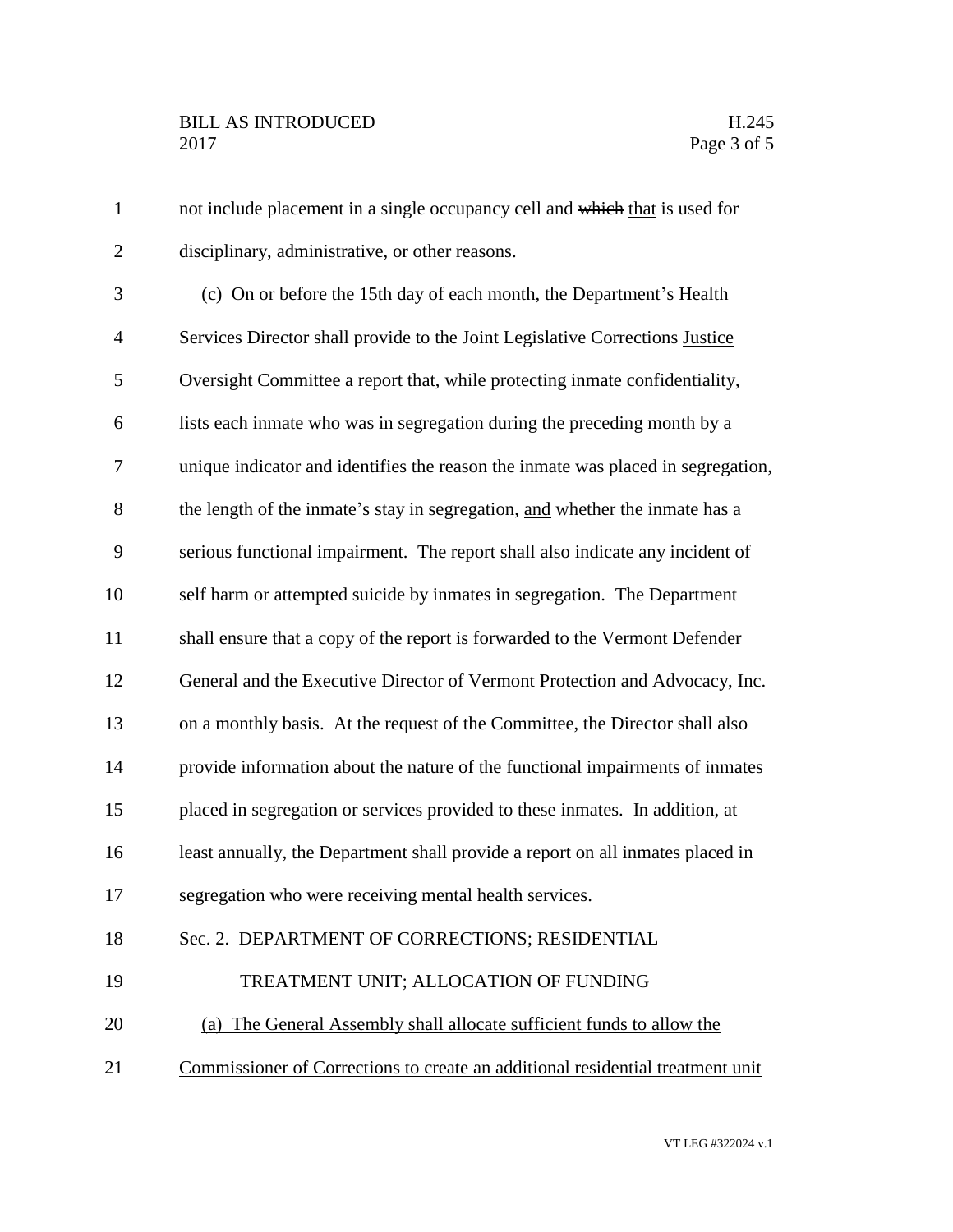| $\mathbf{1}$   | to accommodate a minimum of 12 beds. The residential treatment unit shall         |
|----------------|-----------------------------------------------------------------------------------|
| $\overline{2}$ | accommodate the needs of inmates identified as seriously functionally             |
| 3              | impaired and requiring special placement or consequences for inappropriate        |
| $\overline{4}$ | behavior as an alternative to segregation.                                        |
| 5              | (b) The residential treatment unit beds shall:                                    |
| 6              | (1) exist in a separate unit, staffed by mental health professionals and          |
| 7              | specially trained correctional officers;                                          |
| 8              | (2) provide freedom of movement within the unit;                                  |
| 9              | (3) provide intensive individual and group mental health treatment                |
| 10             | similar to other licensed residential treatment programs; and                     |
| 11             | (4) have the ability to transfer those inmates unable to benefit from the         |
| 12             | treatment unit due to symptoms of their serious functional impairment to an       |
| 13             | appropriate treatment facility outside the correctional facility.                 |
| 14             | (c) The Commissioner shall create policies and procedures to ensure that          |
| 15             | inmates designated as seriously functionally impaired are diverted to the         |
| 16             | residential treatment unit if they incur disciplinary violations or would         |
| 17             | otherwise be placed in administrative or disciplinary segregation.                |
| 18             | (d) If the Commissioner determines that an inmate with a serious functional       |
| 19             | impairment is too dangerous to himself or herself or others to be placed in the   |
| 20             | residential treatment unit, the Commissioner shall transfer the inmate to         |
| 21             | another treatment setting to stabilize the inmate so that he or she can return to |